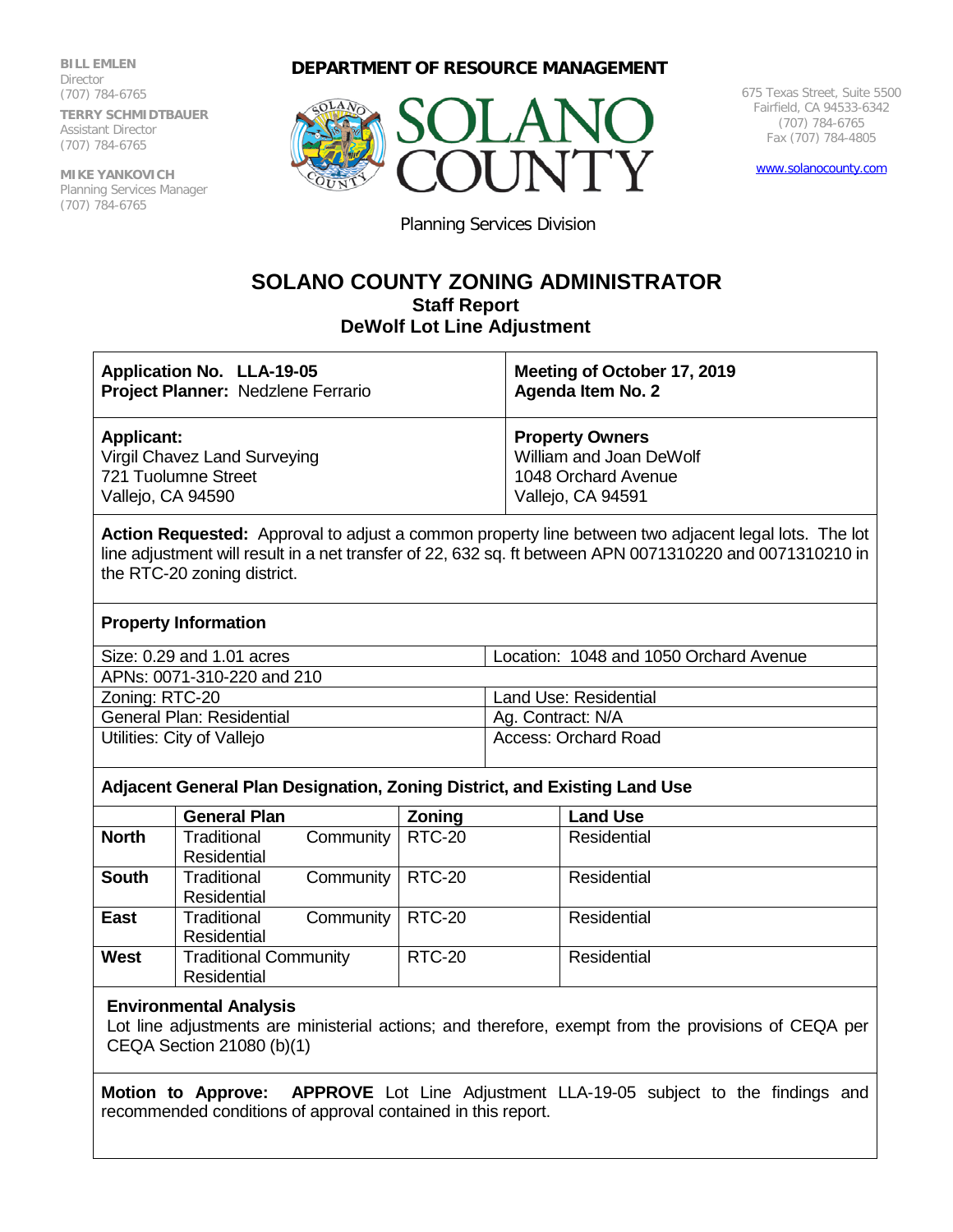# **PROJECT DESCRIPTION:**

The application involves adjusting the common property line between APN 0071-310-220 and 210, owned by William and Joan DeWolf. The property is developed with two separate houses. The purpose of the application is to reduce the size of the larger parcel and add area to the smaller parcel. By adjusting the common property line, there is an added benefit of eliminating an encroachment of a portion of the existing driveway.

| <b>OWNER</b>  | APN        | <b>EXISTING</b> | <b>PROPOSED</b>           | <b>NET</b><br><b>TRANSFER</b> |
|---------------|------------|-----------------|---------------------------|-------------------------------|
| <b>DeWolf</b> | 0071310210 | 1.01            | 21, 465 sq. ft (Parcel B) | -22, 632 sq. ft               |
| <b>DeWolf</b> | 0071310220 | 0.29            | 35, 359 sq. ft (Parcel A) | +22, 632 sq. ft               |

The properties are encumbered by several Deeds of Trust. The deeds shall be revised to reflect the new property descriptions and recorded prior to the recordation of the Certificate of Compliance for the new parcels.

# **GENERAL PLAN AND ZONING CONSISTENCY**

Both properties are zoned Rural Residential Traditional Community and designated Traditional Community Residential on the Land Use Diagram. The existing and proposed properties meet the zoning standards, and consistent with the General Plan.

# **ENVIRONMENTAL ANALYSIS (CEQA)**

Lot line adjustments are ministerial actions; and therefore, exempt from the provisions of CEQA per CEQA Section 21080 (b)(1).

## **RECOMMENDATION**

**APPROVE** Lot Line Adjustment LLA-19-05 subject to the findings and recommended conditions of approval below.

## **MANDATORY FINDINGS**

**1. The adjustment is consistent with applicable building ordinances and no conforming lot will be made nonconforming with applicable zoning requirements, and the adjustment will not reduce the aggregate area of all affected lots which do not meet the minimum area requirements of their zoning designations, pursuant to Section 66412(d) of the Subdivision Map Act.**

The proposal is consistent with applicable regulations.

**2. Approval of the lot line adjustment will not create a greater number of parcels than originally existed.**

The lot line adjustment reconfigures two (2) existing legal parcels and will not create any new parcels.

**3. A letter signed by the Solano County Tax Collector, stating that there are no liens against the properties or any part thereof for unpaid State, County, municipal or local taxes or special assessments collected as taxes, except taxes or special assessments not yet payable, and stating that security has been filed with the Clerk of the Board of Supervisors for the estimated taxes which are a lien on the property but not yet payable for taxes and special assessments, and stating that security satisfy the requirements of Section 66493 of the Subdivision Map Act will be provided.**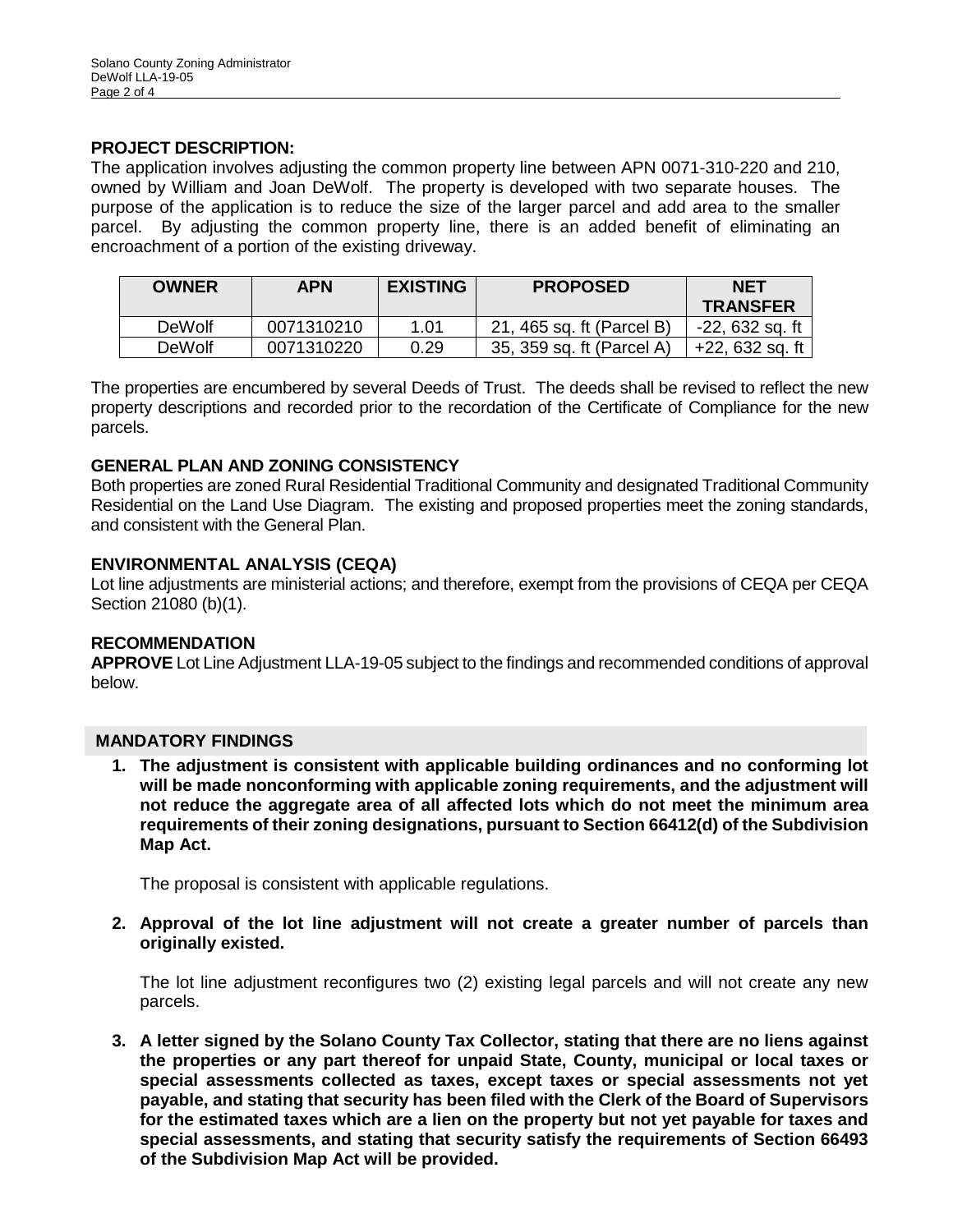A signed Tax Certificate shall be obtained from the County Tax Collector. This document shall be provided by the applicant to the Planning Services Division. The Tax Certificate shall be recorded as part of the Certificate of Compliance package.

**4. The proposed lot line adjustment is a ministerial action and is therefore not subject to the provisions of the California Environmental Quality Act pursuant to CEQA Guidelines Section 21080 (b) (1)].**

# **CONDITIONS OF APPROVAL**

- **1.** The Lot Line Adjustment shall be established in compliance with the application materials and tentative lot line adjustment map filed for application no. LLA-19-05 dated September 2018, prepared by Virgil Chavez Land Surveying, on file with the Planning Services Division and as approved by the Zoning Administrator.
- **2.** A Certificate of Compliance demonstrating that the subject lot line has been adjusted in accord with the State of California Subdivision Map Act and Solano County Subdivision Ordinance regulations shall be recorded with the Solano County Recorder's Office within one (1) year of the tentative approval by the Zoning Administrator. Failure to record a Certificate of Compliance within one year of Hearing Authority approval shall render the Lot Line Adjustment null and void.

Submittal of additional documents is required by the applicant in order to obtain a Certificate of Compliance from the Planning Division. The applicant shall initiate this step by submitting written legal descriptions of the parcels as adjusted to the Planning Services Division. The legal descriptions shall be prepared by a registered land surveyor or civil engineer licensed to survey in the State of California and each page of the legal descriptions must be signed and sealed by the professional preparing the descriptions. Upon review and approval of the legal descriptions by the Planning Division, a Certificate of Compliance will be prepared and forwarded by the Planning Services Division to the Title Company/Escrow Officer identified on the Lot line Adjustment application, with instruction to the Title Company/Escrow Officer to prepare new grant deeds reflecting the property boundaries as adjusted.

In order to obtain a Certificate of Compliance package that is ready for recordation, the permittee shall submit the following documents to their Title Company to complete the Certificate of Compliance package:

- a) Grant Deed(s) that convey the adjustment area(s) between the parcel owners.
- b) Any conveyance documents that may be required for the relocation and/or extensions of existing utilities and easements.
- c) A statement, certificate, or security indicating there are no liens against the properties for any unpaid taxes or special assessments. Property owners shall work with their representative title company and contact the Solano County Assessor's Mapping Department to initiate the 'Tax Certificate' process. Fees are collected by the Assessor's Office to begin this process.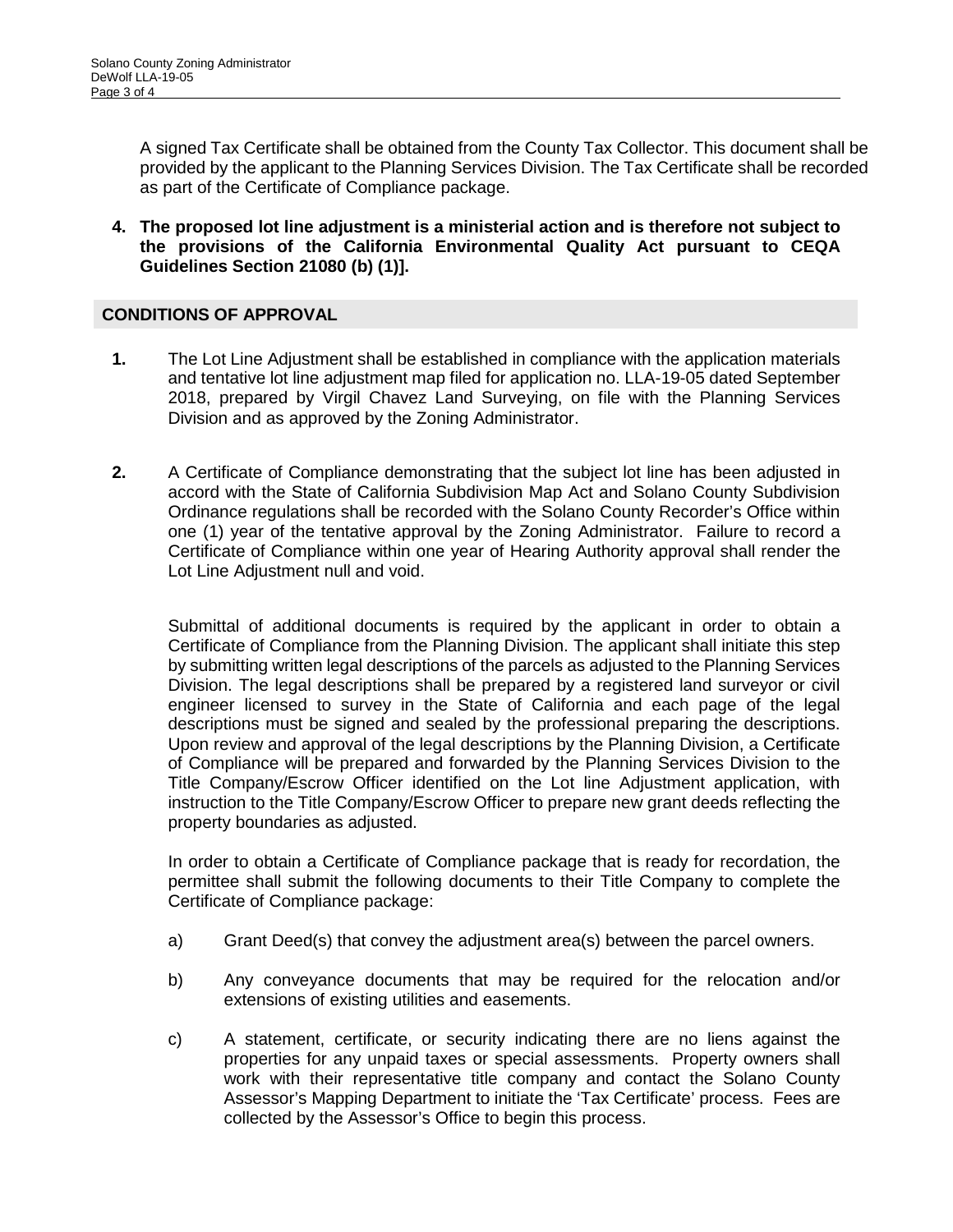Once all of the necessary documents have been submitted to the Planning Division, a Certificate of Compliance package will be prepared and transmitted to the applicant's title company with instruction for recordation with the Solano County Recorder, thus completing the Lot Line Adjustment approval process.

**3.** Prior to recording a Certificate of Compliance, the following Deeds of Trust shall be revised and recorded to reflect the parcel configurations approved by the lot line adjustment: 201300028526; 1994-00017690; 200900081095.

# **Attachments:**

Exhibit A – Lot Line Adjustment Exhibit B - Location Map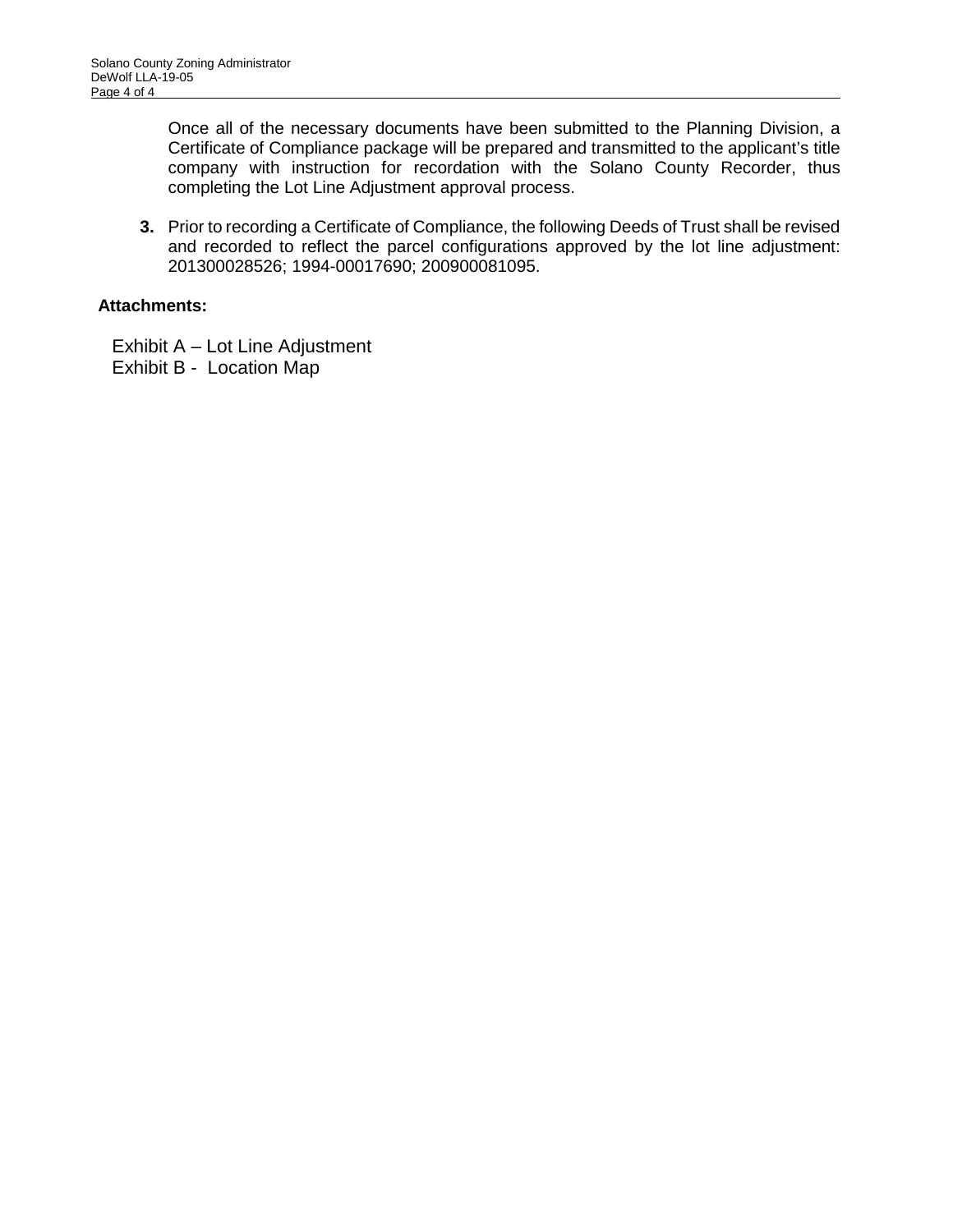

OWNERS: WILLIAM P. DEWOLF & JOAN C. DEWOLF<br>1048 ORCHARD AVENUE<br>VALLEJO, CA. SITE ADDRESS: 1048 & 1050 ORCHARD AVE ZONING: RTC-20 - 1/2 ACRE MINIMUM FLOOD ZONE: "C"- AN AREA OF MINIMAL FLOODING



|                   | DATE:                       | 2018<br><b>SEPTEMBER</b>                                                                                                                                                                                                             | SHEET NO.     |
|-------------------|-----------------------------|--------------------------------------------------------------------------------------------------------------------------------------------------------------------------------------------------------------------------------------|---------------|
| <b>SURVEYING</b>  | DRAWN BY:                   | <b>RRS</b>                                                                                                                                                                                                                           |               |
| EJO. CALIF. 94590 | <b>SCALE:</b>               | 50                                                                                                                                                                                                                                   |               |
|                   | <b>CHRCKED:</b>             | VC.                                                                                                                                                                                                                                  | ٥F            |
| l-2476            | PROJ. MGR:                  | 3207<br>VCIDC FILE:                                                                                                                                                                                                                  | <b>SHEETS</b> |
|                   | PROJ. NO. 3207-00 CAD FILE: | 3207<br>■ Announcement point of the Committee of Committee of the Committee of the Committee of the Committee of the Committee of the Committee of the Committee of the Committee of the Committee of the Committee of the Committee |               |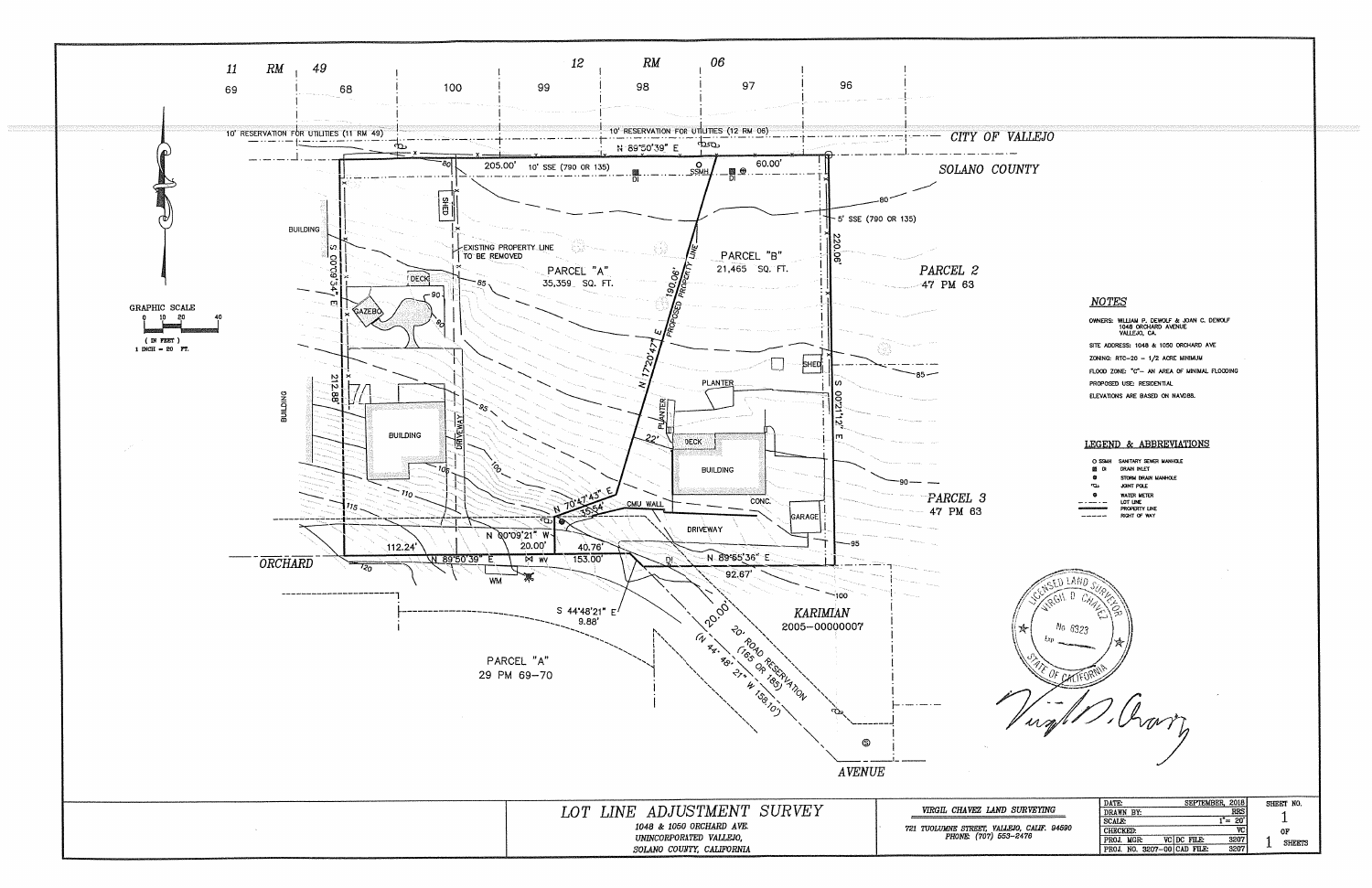# **EXHIBIT B - LOCATION MAP**

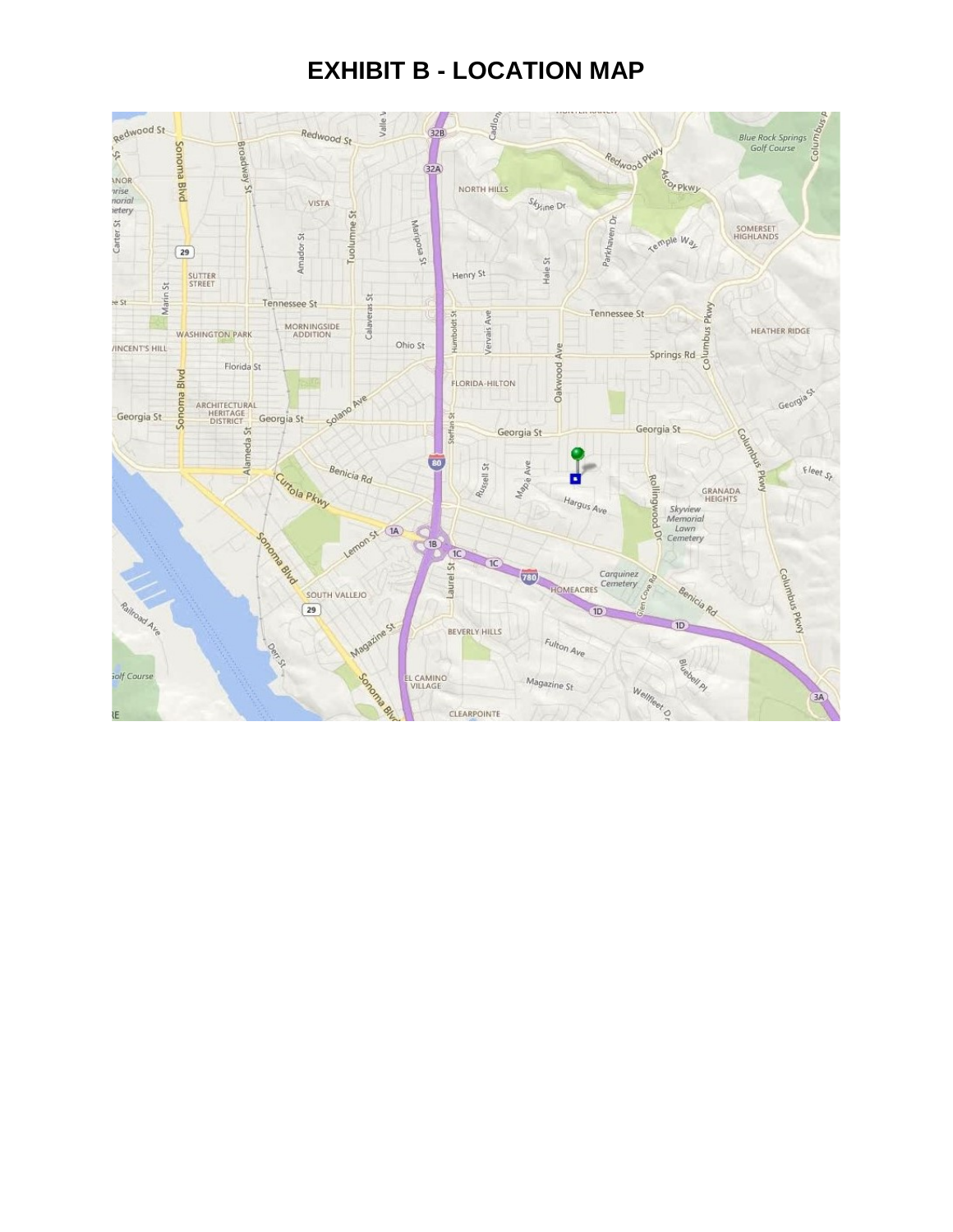# **SOLANO COUNTY ZONING ADMINISTRATOR RESOLUTION NO. 19-XX**

**WHEREAS**, the Solano County Zoning Administrator has considered Lot Line Adjustment Application No. LLA-19-05 and Certificate of Compliance No. CC-19-12 of **William and Joan DeWolf** to reconfigure APN's: 0071310220 and 0071310210. The property is located at 1048 and 1050 Orchard Avenue, Vallejo, within the Residential Traditional Community 20, 000 square foot minimum, "RTC-20" Zoning District and;

**WHEREAS**, said Zoning Administrator has reviewed the report of the Department of Resource Management and heard testimony relative to the subject application at the duly noticed public hearing held on October 17, 2019 and;

**WHEREAS**, after due consideration, the Zoning Administrator has made the following findings in regard to said proposal:

1. The adjustment is consistent with applicable building ordinances and no conforming lot will be made nonconforming with applicable zoning requirements, and the adjustment will not reduce the aggregate area of all affected lots which do not meet the minimum area requirements of their zoning designations, pursuant to Section 66412(d) of the Subdivision Map Act.

The proposal is consistent with applicable regulations.

2. Approval of the lot line adjustment will not create a greater number of parcels than originally existed.

The lot line adjustment reconfigures two (2) existing legal parcels and will not create any new parcels.

3. A letter signed by the Solano County Tax Collector, stating that there are no liens against the properties or any part thereof for unpaid State, County, municipal or local taxes or special assessments collected as taxes, except taxes or special assessments not yet payable, and stating that security has been filed with the Clerk of the Board of Supervisors for the estimated taxes which are a lien on the property but not yet payable for taxes and special assessments, and stating that security satisfy the requirements of Section 66493 of the Subdivision Map Act will be provided.

A signed Tax Certificate shall be obtained from the County Tax Collector. This document shall be provided by the applicant to the Planning Services Division. The Tax Certificate shall be recorded as part of the Certificate of Compliance package.

4. The proposed lot line adjustment is a ministerial action and is therefore not subject to the provisions of the California Environmental Quality Act pursuant to CEQA Guidelines Section 21080 (b) (1)].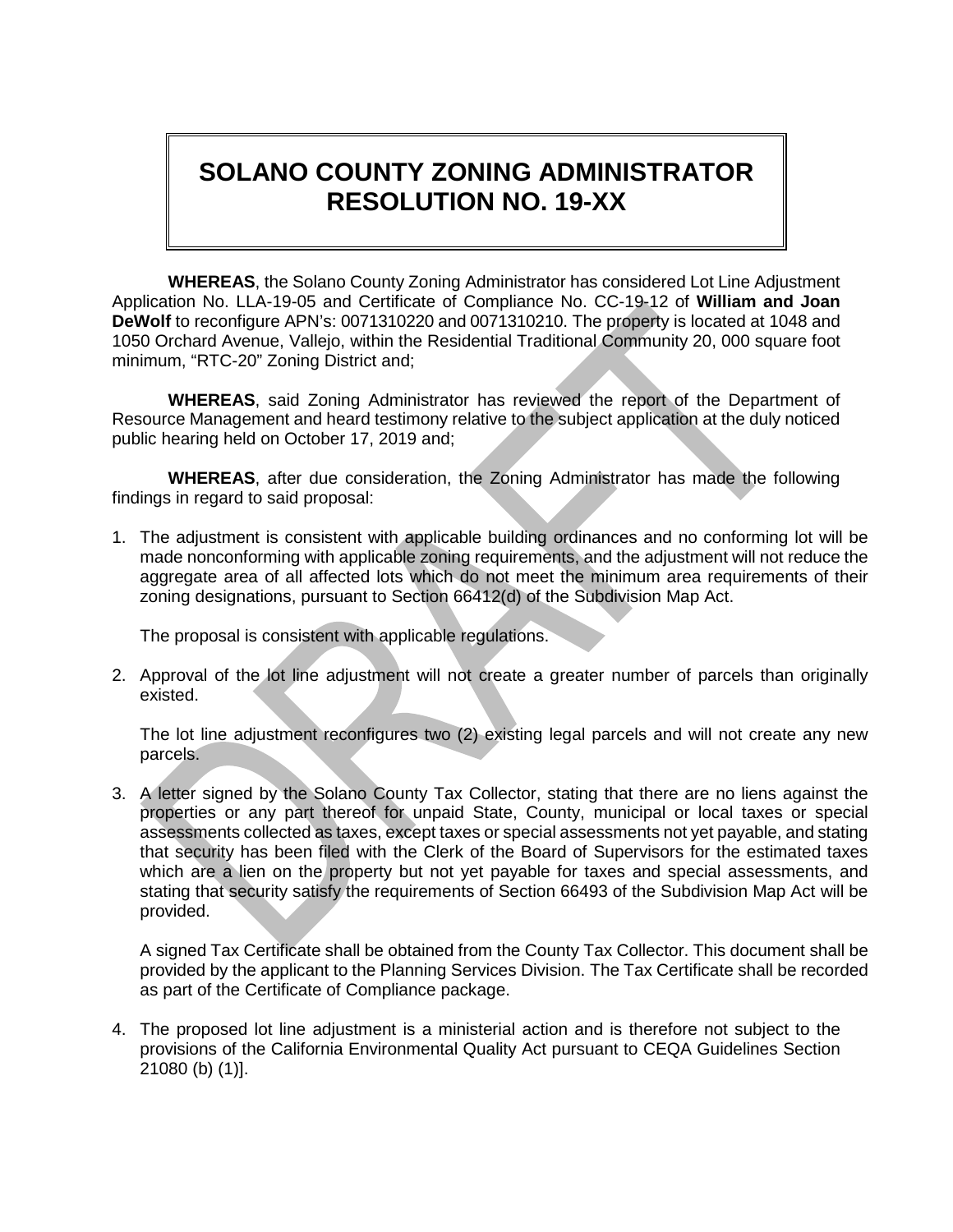**BE IT THEREFORE RESOLVED,** that the Zoning Administrator has approved --- subject to the following recommended conditions of approval:

- 1. The Lot Line Adjustment shall be established in compliance with the application materials and tentative lot line adjustment map filed for application no. LLA-19-05 dated September 2018, prepared by Virgil Chavez Land Surveying, on file with the Planning Services Division and as approved by the Zoning Administrator.
- 2. A Certificate of Compliance demonstrating that the subject lot line has been adjusted in accord with the State of California Subdivision Map Act and Solano County Subdivision Ordinance regulations shall be recorded with the Solano County Recorder's Office within one (1) year of the tentative approval by the Zoning Administrator. Failure to record a Certificate of Compliance within one year of Hearing Authority approval shall render the Lot Line Adjustment null and void.

Submittal of additional documents is required by the applicant in order to obtain a Certificate of Compliance from the Planning Division. The applicant shall initiate this step by submitting written legal descriptions of the parcels as adjusted to the Planning Services Division. The legal descriptions shall be prepared by a registered land surveyor or civil engineer licensed to survey in the State of California and each page of the legal descriptions must be signed and sealed by the professional preparing the descriptions. Upon review and approval of the legal descriptions by the Planning Division, a Certificate of Compliance will be prepared and forwarded by the Planning Services Division to the Title Company/Escrow Officer identified on the Lot line Adjustment application, with instruction to the Title Company/Escrow Officer to prepare new grant deeds reflecting the property boundaries as adjusted.

In order to obtain a Certificate of Compliance package that is ready for recordation, the permittee shall submit the following documents to their Title Company to complete the Certificate of Compliance package:

- a) Grant Deed(s) that convey the adjustment area(s) between the parcel owners.
- b) Any conveyance documents that may be required for the relocation and/or extensions of existing utilities and easements.
- c) A statement, certificate, or security indicating there are no liens against the properties for any unpaid taxes or special assessments. Property owners shall work with their representative title company and contact the Solano County Assessor's Mapping Department to initiate the 'Tax Certificate' process. Fees are collected by the Assessor's Office to begin this process.

Once all of the necessary documents have been submitted to the Planning Division, a Certificate of Compliance package will be prepared and transmitted to the applicant's title company with instruction for recordation with the Solano County Recorder, thus completing the Lot Line Adjustment approval process.